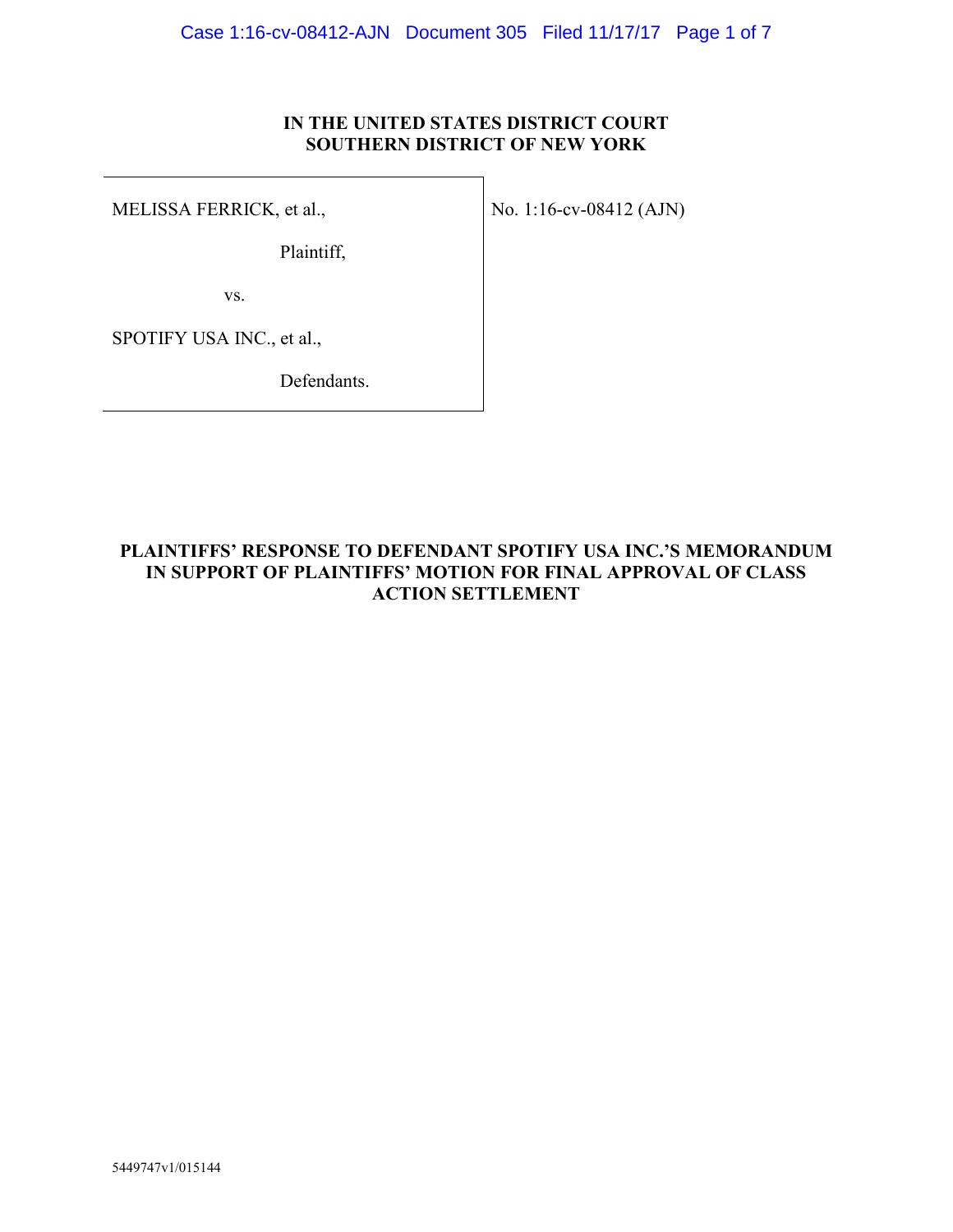#### Case 1:16-cv-08412-AJN Document 305 Filed 11/17/17 Page 2 of 7

Spotify's Memorandum in Support of Plaintiffs' Motion for Final Approval of Class Action Settlement is right that settlement should be approved, but is wrong that, if settlement were not approved, class certification would be denied. Nonetheless, Spotify's brief serves to confirm again that both merits and class certification issues are hotly contested by the parties in this case. The \$112.55 million total value of the Settlement reflects the substantial risks to both Spotify and the Class on both fronts, and provides an extraordinary result for the Class. Spotify's brief directs the Court to alleged obstacles in proving ultimately class certification relating to manageability, including individualized issues of copyright ownership, determining whether each work has a valid copyright, determining whether Spotify has a license or authorization to distribute any particular composition, and determining whether and how Spotify has reproduced or distributed any particular composition. Spotify also contends there are manageability issues as to calculating damages and determining whether Spotify's infringement was willful. "[A] district court 'confronted with a request for settlement-only class certification ... need not inquire whether the case, if tried, would present intractable management problems, for the proposal is that there be no trial.'" *In re American Intern. Group, Inc. Sec. Liti*g., 689 F.3d 229, 239 (2d Cir. 2012) (citing *Amchem Prods., Inc. v. Windsor*, 525 U.S. 591, 620 (1997). Spotify acknowledges that its concerns relating to manageability are irrelevant in the settlement context. Dkt. 294 at 1 (citing *In re American Intern. Group, Inc. Sec. Liti*g., 689 F.3d 229, 239 (2d Cir. 2012) and *Amchem Prods., Inc. v. Windsor*, 525 U.S. 591, 620 (1997)).

The issues Spotify believes it might prevail on if there were no settlement have no bearing on the determination of whether final approval is appropriate but instead only underscore the vigorous opposition the Class could expect in litigating this case further. "[S]ome inquiries essential to litigation class certification are no longer problematic in the settlement context. A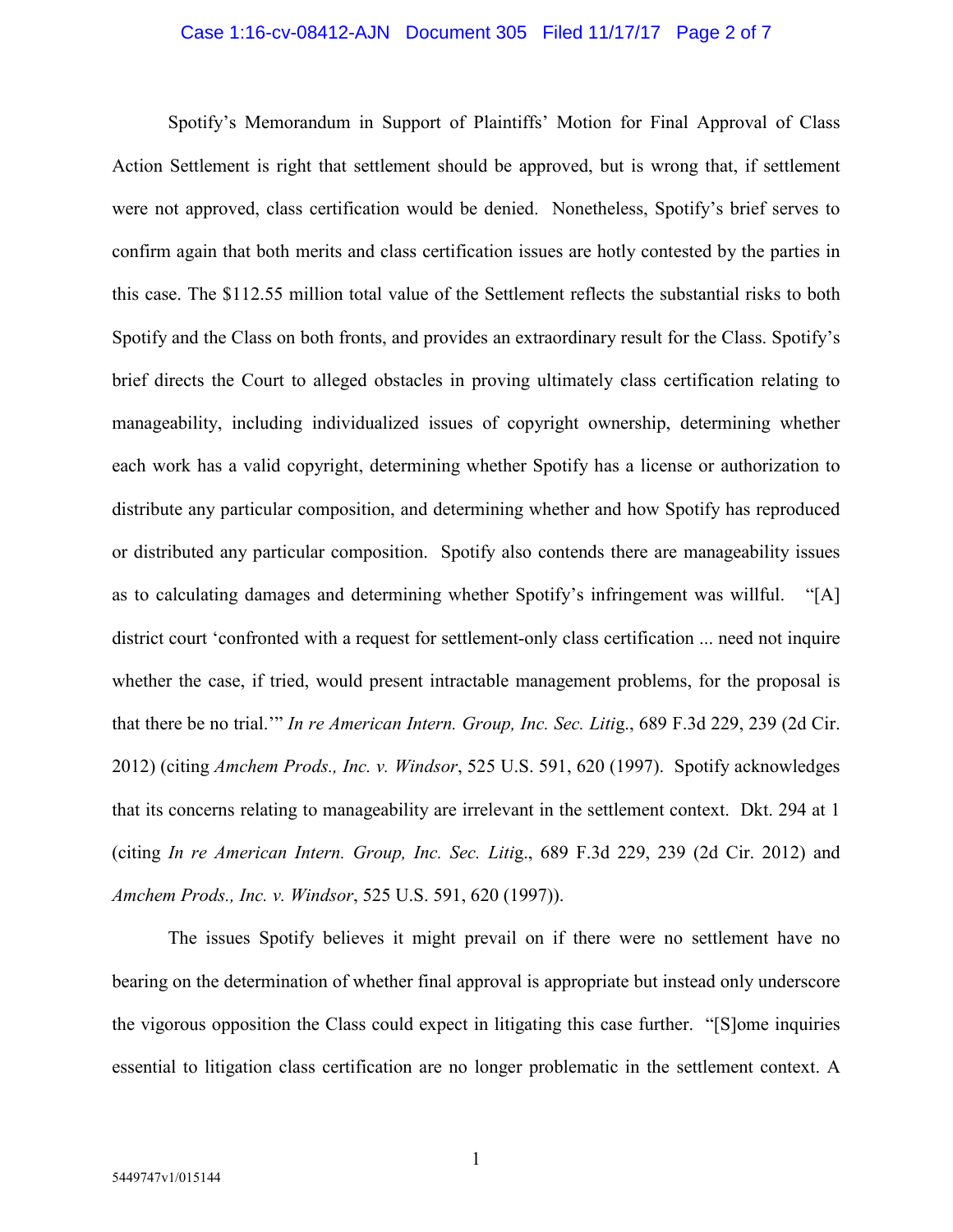#### Case 1:16-cv-08412-AJN Document 305 Filed 11/17/17 Page 3 of 7

key question in a litigation class action is manageability—how the case will or can be tried, and whether there are questions of fact or law that are capable of common proof. But the settlement class presents no management problems because the case will not be tried." *American Intern. Group*, 689 F.3d at 239 (quoting *Sullivan v. DB Invs., Inc.,* 667 F.3d 273, 335 (3d Cir. 2011) (Scirica, J., concurring) (citing *Amchem,* 521 U.S. at 620)). The key concerns for a court in precertification settlements are collusion, inadequate prosecution, and attorney experience. *Id.* (citing *In re Gen. Motors Corp. Pick–Up Truck Fuel Tank Products Liab. Litig.,* 55 F.3d 768, 795 (3d Cir. 1995)) (identifying "collusion, inadequate prosecution, and attorney inexperience [as] the paramount concerns in pre-certification settlements"). As detailed in Plaintiffs' Motion for Final Approval, this action was resolved through an arms-length negotiation with the assistance of a skilled mediator, Dkt. 283 at 3-4, 9-10; and Plaintiffs received tens of millions of rows of data from Spotify to inform their assessment of Plaintiffs' legal positions, and worked intimately with experts to evaluate the case, Dkt. 283 at 16. And as detailed in Class Counsel's Motion for Attorneys' Fees, Class Counsel are experienced in copyright actions and class actions, Dkt. 290 at 17-18.

Even though inquiries into manageability are irrelevant to the Court's determination as to whether final approval is warranted, Plaintiffs dispute these purported problems pertaining to manageability would hinder this case from proceeding, as already thoroughly detailed in Plaintiffs' Opposition to Spotify's Motion to Strike Class Action Allegations, Dkt. 153. While Plaintiffs strongly disagree with Spotify's characterization of potential hurdles as to predominance and manageability, any questions as to the level of risk in obtaining class certification and maintaining it through trial only corroborate the propriety of granting final approval. *See, e.g., Davenport v. Elite Model Management Corp.,* No. 1:13-CV-01061-AJN,

2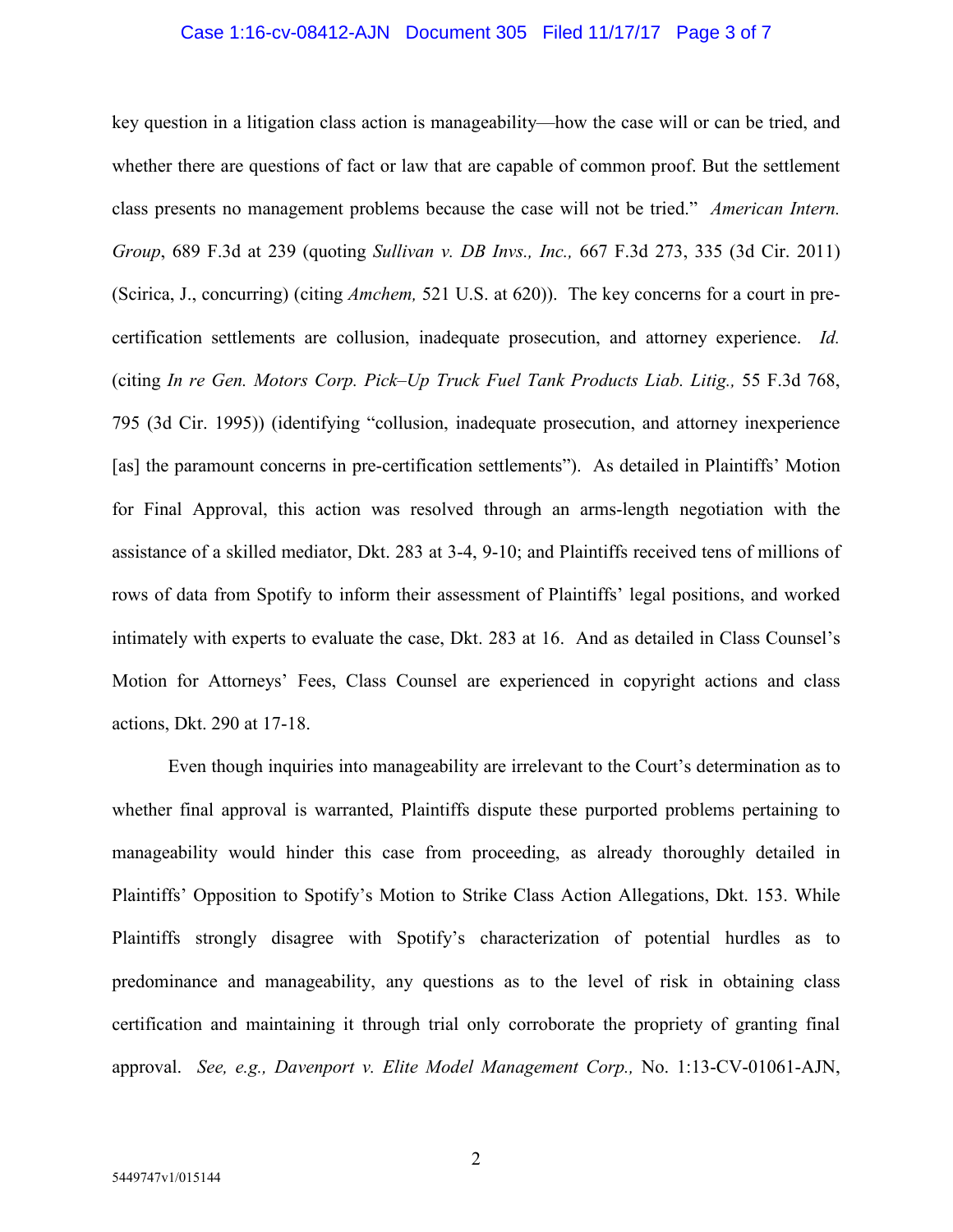#### Case 1:16-cv-08412-AJN Document 305 Filed 11/17/17 Page 4 of 7

2014 WL 12756756, at \*7 (S.D.N.Y. May 12, 2014) ("The level of risk involved in obtaining class certification and maintaining it through trial are also significant in this case. As noted above, the Second Circuit has recently determined to weigh in on whether unpaid internship cases may be maintained as class actions, and what standard to apply to the merits of such claims. Accordingly, the Parties anticipate that a determination as to the suitability of a class action would be reached only after the Second Circuit's decisions in the *Wang* and *Glatt* cases, and then only after further discovery and briefing. The fact that the settlement eliminates these complications favors final approval.").

As Spotify acknowledges in its memorandum, Dkt. 294 at 4, the Settlement resolves any issues as to manageability. A key benefit to the Settlement is the creation of a Settlement Portal, which will enable Settlement Class Members to search for information relating to their copyrighted works, like copyright registration numbers. *See* Bernstein Decl. (Dkt. 285) ¶¶ 4-6. Settlement Class Members will even be able to click on a link to listen to a clip of their song (so long as the song is streamed on Spotify) to ensure that they have located the correct version of the recording, which solves one of the key manageability issues highlighted by Spotify in its briefing. *Id.* ¶ 7. And critically, proof of ownership will not be required unless there is a dispute as to ownership between members of the Settlement Class. Dkt. 294 at 13-14 ("Under the settlement, by contrast, there is no requirement to prove ownership unless there is an ownership dispute between members of the Settlement Class—and the settlement provides a mechanism to resolve such disputes."). The Settlement also has mechanisms for resolving any disputes as to ownership. *See* Settlement Agreement (Dkt. 176-3) at ¶ 3.4. This addresses the purported issues relating to claims of individual ownership and the validity of copyrights for purposes of the settlement class and administration.

3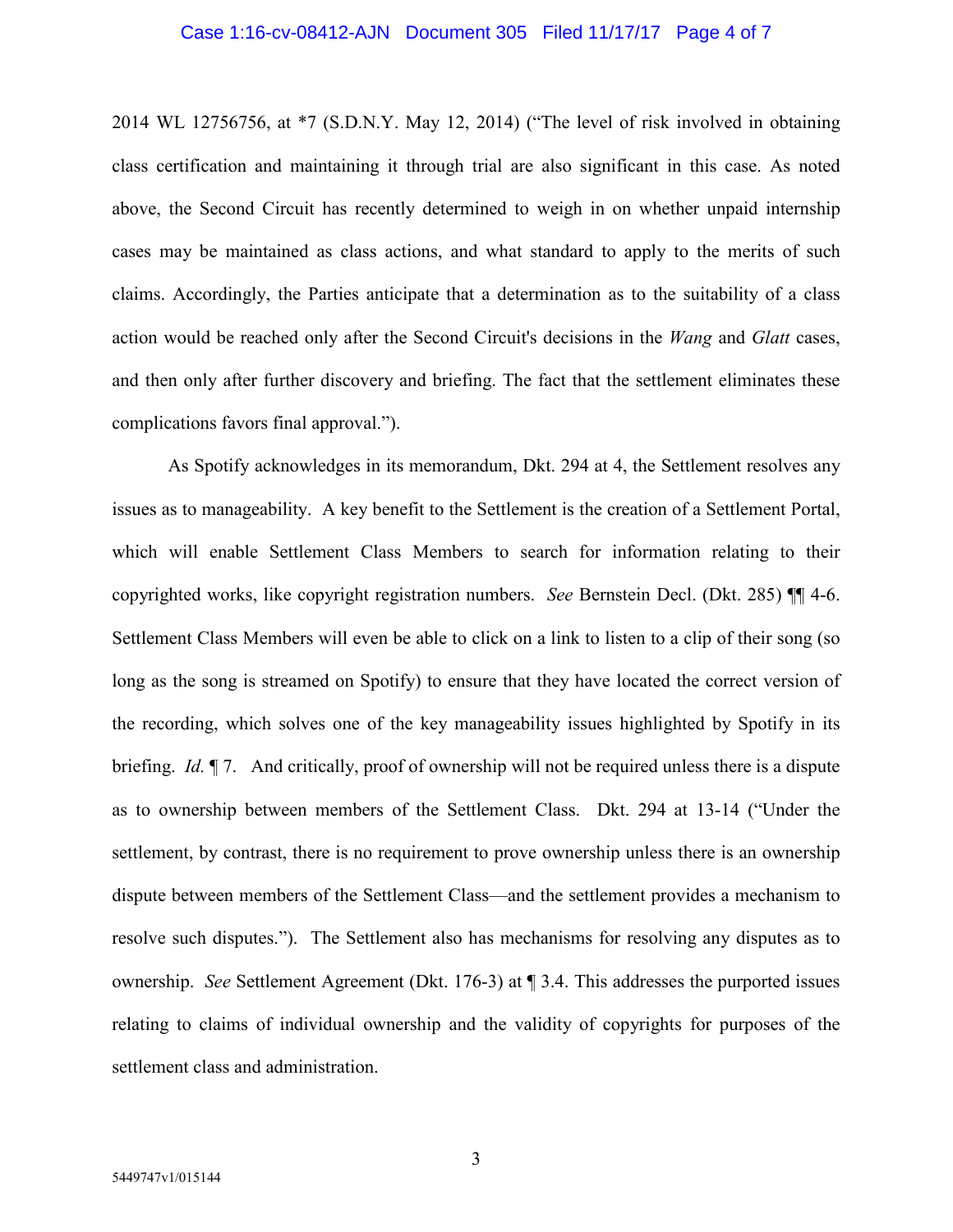#### Case 1:16-cv-08412-AJN Document 305 Filed 11/17/17 Page 5 of 7

As to determinations regarding whether Spotify had a license to distribute a particular composition and whether Spotify actually did reproduce a particular composition, these inquiries will not be problematic for purposes of the claims administration process because Spotify has provided the Spotify Track Database to permit the Settlement Administrator and Settlement Claims Facilitator to make these determinations. *See* Settlement Agreement (Dkt. 176-3) at ¶ 3.3(b). Further, the Plan of Allocation resolves any questions of how damages will be resolved on a class wide basis. *See id.* at ¶ 3.5. And as to willful infringement, a determination of whether Spotify's infringement is willful is unnecessary in light of the Settlement.

The Settlement Agreement provides substantial benefits to the Class including an immediate cash fund and additional relief beyond what could have been provided in the context of litigation, including the future royalty payment program, audit rights, establishment of a mechanical licensing committee, creation of a copyright data sharing committee, and receipt of publisher catalog information. *Id.* at ¶¶ 4-8; Dkt. 294 at 4 ("Not only do these difficulties disappear in the settlement context, but as part of the settlement Spotify will undertake substantial efforts to improve the long-standing problem of unmatched works.").

In short, Plaintiffs disagree with Spotify's positions both on the merits and as to the likelihood that they could obtain class certification if this case proceeded through litigation. In seeking the best result possible for the Class, Class Counsel has strongly advocated their position that they would likely prevail on both fronts. By advancing their positions regarding the strength of the case, Class Counsel ultimately were able to achieve a Settlement with a total value of \$112.5 million to the Class. But Class Counsel also recognized that all of the key merits and class certification issues in this case were sharply disputed, and that the risks associated with the denial of class certification or a loss on the merits would be substantial. Spotify's brief further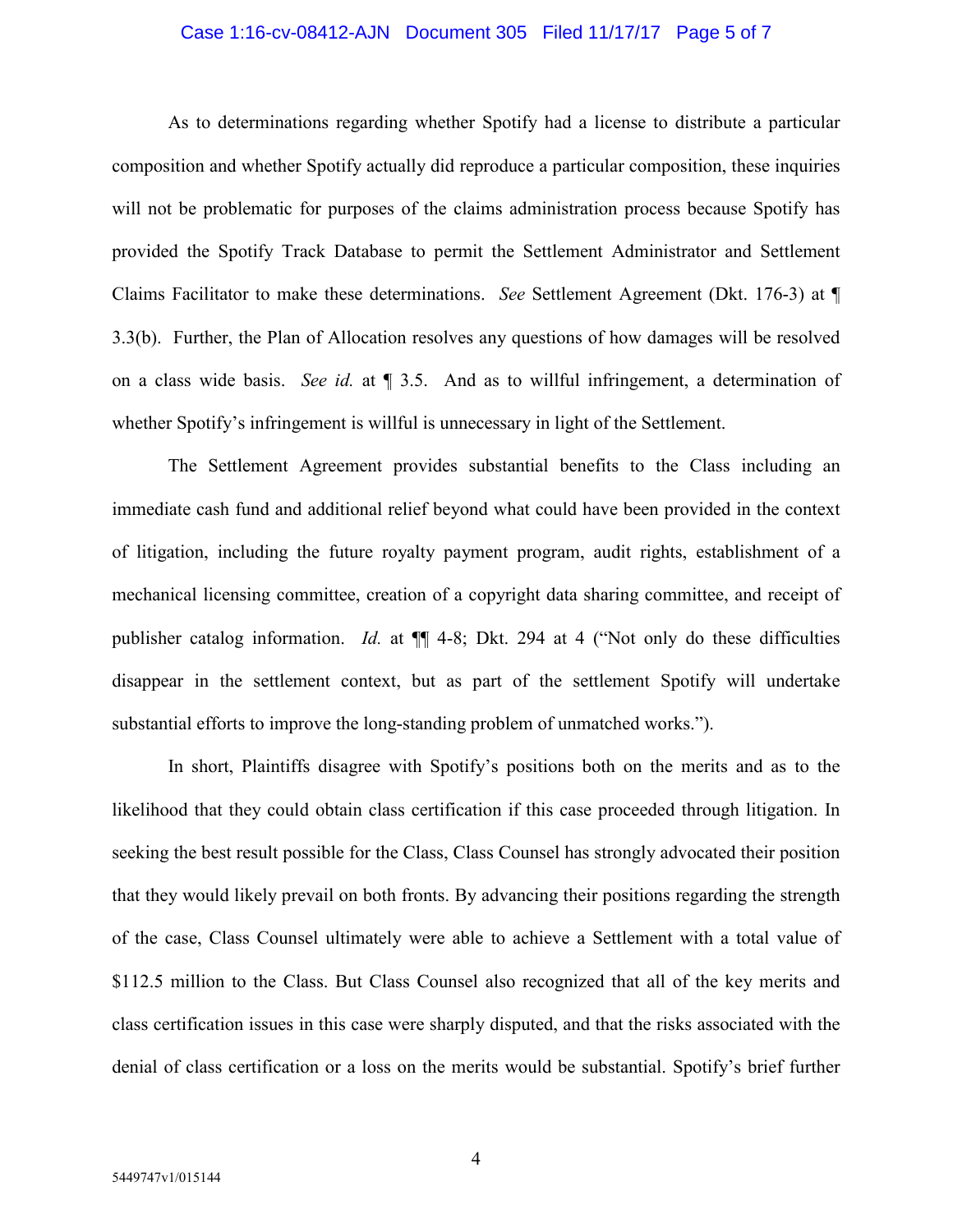### Case 1:16-cv-08412-AJN Document 305 Filed 11/17/17 Page 6 of 7

illustrates that the Settlement reflects a fair of reasonable compromise of those risks—and the hotly contested nature of the claims -- and that final approval should be granted.

Dated: November 17, 2017 Respectfully submitted,

By: */s/ Steven G. Sklaver* Steven G. Sklaver

Steven G. Sklaver (pro hac vice) Kalpana Srinivasan (pro hac vice) Krysta Kauble Pachman (pro hac vice) SUSMAN GODFREY L.L.P. 1901 Avenue of the Stars Los Angeles, California 90067-6029 Telephone: 310-789-3100 Facsimile: 310-789-3150 ssklaver@susmangodfrey.com  $ksrinivasan@susmangodfrey.com$ kpachman@susmangodfrey.com

Stephen E. Morrissey (pro hac vice) SUSMAN GODFREY LLP 1201 Third Avenue, Suite 3800 Seattle, WA 98101 Telephone: (206) 516-3880 Facsimile: (206) 516-3883 smorrissey@susmangodfrey.com

Jacob Buchdahl (JB1902) Geng Chen (GC2733) SUSMAN GODFREY L.L.P. 1301 Avenue of the Americas,  $32<sup>nd</sup>$  Fl. New York, New York 10019 Telephone: 212-336-8330 Facsimile: 212-336-8340 jbuchdahl@susmangodfrey.com gchen@susmangodfrey.com

Henry Gradstein (pro hac vice) Maryann R. Marzano (pro hac vice) GRADSTEIN & MARZANO, P.C. 6310 San Vicente Boulevard, Ste 510 Los Angeles, California 90048 Telephone: 323-776-3100 hgradstein@gradstein.com mmarzano@gradstein.com

*Interim Co-Lead Class Counsel*